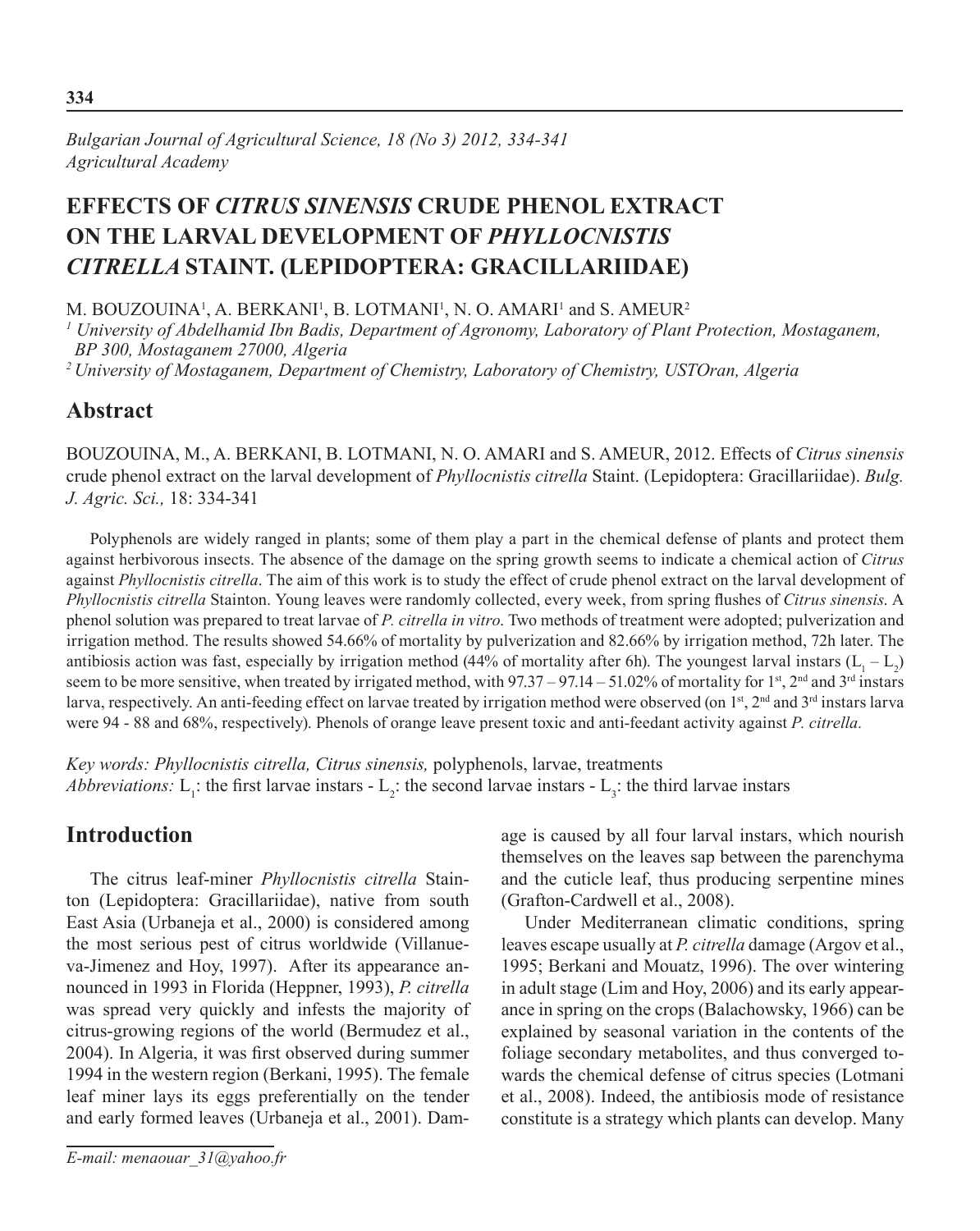studies showed that the production of allelochemical substances interfere with growth, development and the behavior of herbivores insects (Sener, 1998) and/or their fertility (Walling, 2000).

The objective of our study was to test the crude phenol extract of *Citrus sinensis* spring foliage against the leaf-miner *Phyllocnistis citrella* larvae. We report here the results of the experiment undertaken to assess the degree of mortality and the larvae behavior. However, there is no information about the effects of *Citrus* phenol extract against this lepidopteran insect; *Phyllocnistis citrella.*

## **Materials and Methods**

### **Sampling site and experiment conditions**

Samples of citrus leaves were collected randomly from the research station of Mostaganem University, in northern Algeria (35° 53' N, 0° 04' E), at an altitude of 147m above the sea level. The climate is Mediterranean, semi-arid with soft winter.

This experiment was done at the laboratory of plant protection, University of Mostaganem (Algeria) during summer 2007 at room temperature  $(27 \pm 2^{\circ} \text{C})$ .

#### **Biological materials**

The vegetable species used in this work is *Citrus sinensis* OSBECK. Its trees were implanted in 1988, with an interval of 7x7m and 2,5m height. Two-season foliage were collected: spring and summer foliage. Spring foliage was used for the preparation of the crude extract, and that of summer which was infested by the different larval stages, was intended for treatments.

Growths were excised in entire and only leaves that contained actively feeding larvae were used for bioassays. The first three evolutionary stages of the phytophagous *P. citrella* were used in this study: first larval stage  $(L_1)$ , second  $(L_2)$  and third one  $(L_3)$ .

In all bioassays, the number of larvae tested is about 50 per stage.

#### **Methods**

#### *Extract preparation*

Leaves collected during the first phenological stage of *Citrus* (spring) were used in this experiment. The operation was conducted using an organic solvent (methanol) through stirring (Macheix et al., 1990), as the following procedure: fresh materials were extracted with 80% aqueous methanol (15 ml) and 2,5ml of sodium metabisulfite (0.5%) under 15mn agitations. The extract was homogenized and rapidly vacuum-filtered through a sintered glass funnel and stored at 4°C in the dark. Before assays, the methanol solution was pooled, evaporated under vacuum at 40°C. Concentrated extract was then brought to initial volume with distilled water and mixed with a vortex prior to application.

### *Medium preparation*

The Murashigue and Skoog (1962) culture medium, without micronutrients, was used in this experiment (Table 1). In this mineral medium 0.8% of Agar Agar and 0.2mg/ ml of Kinetin were added.

#### *Laboratory assay*

Laboratory assays were conducted, *in vitro*, to quantify the effects of crude phenol extract and treatment method on larval mortality and behavior. The numbers of dead larvae were counted after 6 - 18 - 24 - 48 and 72 hours and compared with an untreated test (control), prepared in the same way but extract application was excluded, using a stereo-microscope and binocular- microscope. After selecting the healthy larvae, their stage and position were determined. Two methods of treatment were utilized; spraying (pulverization) and irrigating.

### *Pulverization method*

The infested leaves are immersed during 2 seconds in the extract (like an abundant pulverization), then mended immediately in test tube filled by the culture medium Agar to preserve and maintain the leaves intact three days minimum. Irrigating with the liquid culture medium is necessary after each 24h.

#### **Table 1**

## **Murashigue and Skoog (1962) composition and Macronutrients concentrations**

| Salts                                         | Concentrations, mg/ml |  |  |  |  |
|-----------------------------------------------|-----------------------|--|--|--|--|
| KNO <sub>3</sub>                              | 1900                  |  |  |  |  |
| NH <sub>4</sub> NO <sub>3</sub>               | 1650                  |  |  |  |  |
| $\mathrm{MgSO}_4$ , $7\mathrm{H}_2\mathrm{O}$ | 370                   |  |  |  |  |
| CaCl <sub>2</sub> , 2H <sub>2</sub> O         | 170                   |  |  |  |  |
| $KH_2PO_4$                                    | 440                   |  |  |  |  |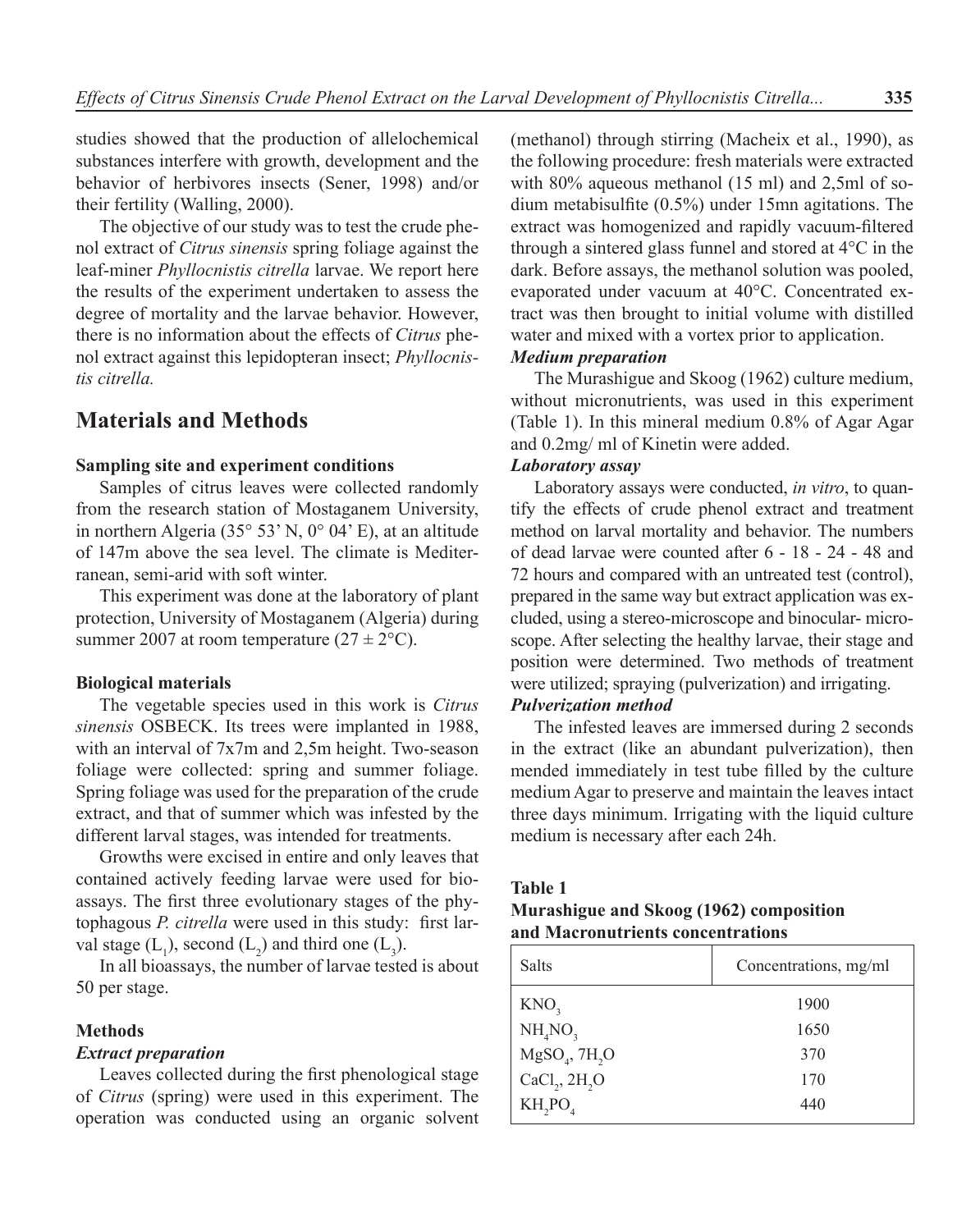#### *Irrigation method*

Leaves were directly put down on the culture medium Agar, only one leaf per tube. Irrigating with the prepared crude extract was preceded at 0.5ml/ tube.

### *Larvae sensitivity*

To compare the larvae sensitivities, we calculated the effectiveness of the extract according to the formula of Schneider:

$$
\left(\frac{B-K}{100-K}\right) x 100 \quad ,
$$

where *B* is the rate of dead larvae observed on treated essay, and *K* the rate of dead individuals counted on control test (Boulahia et al., 1996).

### *Feeding*

Due to the life mode, strictly endophyte of *P. citrella* larvae, the investigation of antifeedant activity through choice and no choice tests is impracticable. So the evaluation of this activity was done according to the larvae movement just 6h later and thus justifying their food intake.

#### **Statistical Analysis**

The data was evaluated using the analysis of variance (ANOVA). Results were expressed as mean  $\pm$  SD, and compared using Newman-Keuls' test. *P* ≤0.05 were considered significant.

## **Results**

#### **A- Larval mortality**

Table 2 presents results on *P. citrella* larva mortality. Leaves containing the three first evolutionary of leafminer larvae treated by pulverization method showed, after 6h, a little rate of larvae death. On the first larvae instars  $(L_1)$ , from 6 to 18 hours, 10% of mortality was observed, and increased slightly to 14% after 24 hours (4% more than the first observations 6 and 18h). Higher mortality was recorded after 48 and 72h (46 and 78% respectively). Compared to the control, mortality was more important. Indeed, 72h after the solution application, the difference was about 54% (Figure 1a). However, the second larvae instars  $(L_2)$  did not show any mortality after 6h, whereas, 2% were observed on the bioassay control (Figure 1b). The results recorded after  $18 - 24$  and 48h of treatment  $10 - 18$  and  $28\%$  respectively, confirming the weak effect obtained on  $L_1$ . Mortality was more at 72h later, reaching 50% of total individuals used in this bioassay. The same diagram arises for the third larvae instars  $(L_3)$ . A maximum death rate (36%) were recorded 72h after the extract treatment; lower value than those noted on  $L_1$  and  $L_2$  (Figure 1c).

In parallel, irrigation method seems to be more effective. When the extract was applied on orange leaves containing larvae  $L_1$ , toxic effect was shown only 6h after treatment with important mortality rate (42%), whereas no mortality was recorded on the control test (Figure 1a). A slight difference was observed 18h later; 6% more than the preceding observation. The toxic effect continued; more than the half of the  $L_1$  population died 24h after treatment. The higher cumulated mortalities were visible 48 and 72h afterwards with 72 and 98% respectively. The extract effect is also observed, 60% of larvae  $L_2$  died only 6h after its application, and confirm the data recorded on  $L_1$  (Figure 1b.). After 18 - 24 - 48 and 72h, the observations recorded values of 78 - 78 - 88 and 98% of dead larvae respectively. For the third larvae instars  $(L_3)$ , mortality was 30% after 6h (Figure 1c.), and only 38% was recorded 18 and 24h later. However, a resumption of the extract effect was noted afterwards 48 and 72h with 46 and 52% of mortality. These results seem to indicate the influence of larvae age.

Global mortalities (all stages) increase considerably on leaves irrigated by the crude phenol extract and record 44 - 54.66 - 57.33 and 68.66% after  $6 - 18$  - 24 and 48h respectively, and a maximum of 82.66% at the end of the experiment. Whereas with pulverization method, mortality larvae increase slightly (Figure 2): 6 - 12.66  $-16.66$  and 34% after  $6 - 18 - 24$  and 48h respectively, and 48% at the end. Whatever the treatment method used; died larvae were higher than those observed on

#### **Table 2 Mortality of** *P. citrella* **larvae caused by application of crude phenol extract**

| Times after<br>Itreatment | Mortality % |    |               |    |              |            |    |    |    |
|---------------------------|-------------|----|---------------|----|--------------|------------|----|----|----|
|                           | Control     |    | Pulverization |    |              | Irrigation |    |    |    |
|                           |             |    |               |    |              | L,         |    |    |    |
| 6h                        | 0           |    | $\theta$      | 10 | $\mathbf{0}$ | 8          | 42 | 60 | 30 |
| 18h                       | 4           | 6  | 0             | 10 | 10           | 18         | 48 | 78 | 38 |
| 24h                       | 6           | 10 | 0             | 14 | 18           | 18         | 56 | 78 | 38 |
| 48h                       | 16          | 24 | $\theta$      | 46 | 28           | 28         | 72 | 88 | 46 |
| 72h                       | 24          | 30 | 2             | 78 | 30           | 36         | 98 | 98 | 52 |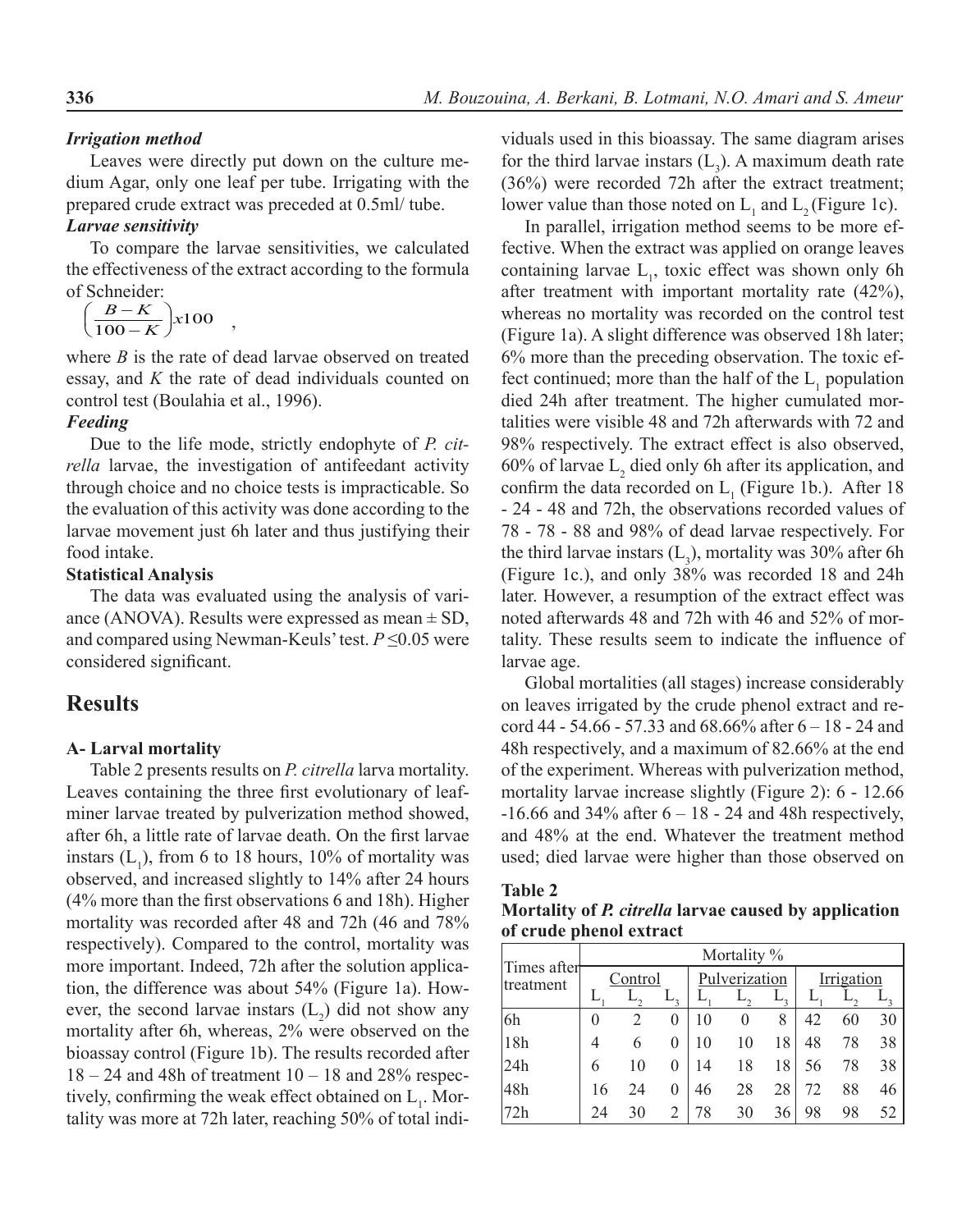untreated leaves were. Indeed, results obtained are significantly different. Moreover, mortalities recorded on the irrigated essay were more effective.



**Fig. 1a. Mortality of the first larvae instars (L1) of P. citrella larvae treated with the crude phenol extract**



**Fig. 1b. Mortality of the second larvae instars (L2) of P. citrella larvae treated with the crude phenol extract**



**Fig. 1c. Mortality of the third larvae instars (L3) of P. citrella larvae treated with the crude phenol extract**

The former recorded mortalities (Figure 3) were significantly affected by the treatment method used  $(F_{28} = 93.74$  and *P*<0.05). The total death rate obtained by irrigation method was more important than recorded by pulverization test and test control; 61.46 - 24.8 and 8.26%, respectively.

#### *Larval sensitivity*

The data in Figure 4 shows that the levels of extract effectiveness varied among larvae stage; the youngest larvae are most sensitive. Analysis of variance indicate stage effect  $(F_{2,8} = 7.689$ ; *P*<0.05); larvae of the first and second stage recorded practically equal averages (Newman-Keuls' test) with 43.612 and 41.102% respectively, while the solution generated a lower action on  $L_3$  with 30.971% of mortality (Figure 5a.). Gener-



**Fig. 2. Global mortality (all larval stages) observed 6, 18, 24, 48 and 72h after treatments**



**Fig. 3. Means of mortality per method of treatment (all larval stages). Means followed by the same let- ters are not significantly different (Newman-Keuls' test, 0.05 level)**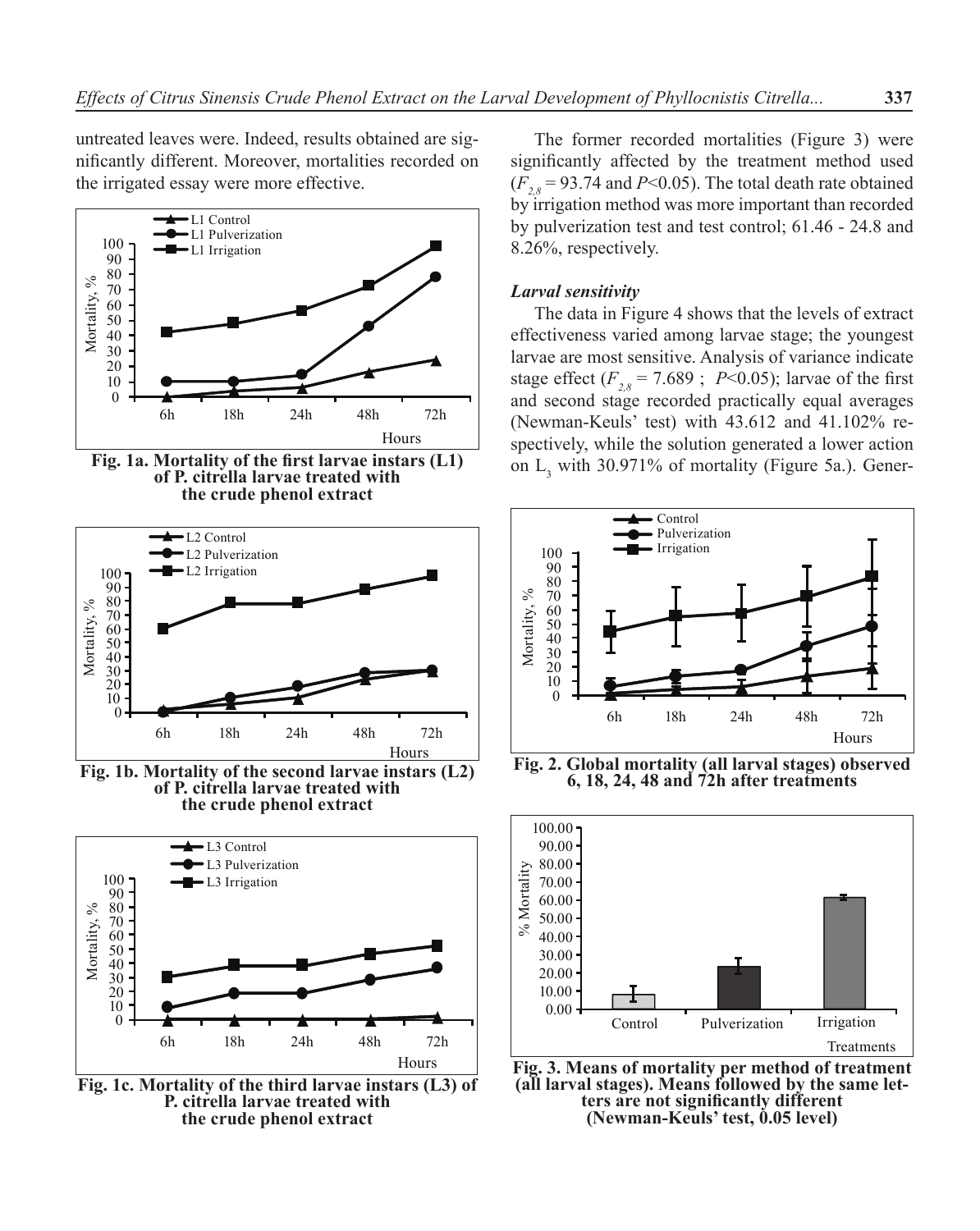ally, the sensitivities levels (Figure 5b) are significantly different 72h later  $(F_{2,4} = 0.0319; \text{ P} < 0.05); \text{ L}_1$  was more sensitive with 84.21% of mortality, followed by  $L_2$  48.57% and  $L_3$  42.86%.

By treatment method, separately (Figure 5c), significant difference  $(F_{24} = 35.385; P \le 0.05)$  was observed in *P. citrella* larvae treated by irrigation;  $L_3$  appeared the least sensitive to the crude phenol extracts (40.604%). At the same time, it caused 78.524% of larvae death on the second stage  $L_2$ , as well as the first with 60.882%. Unlike the irrigation method,  $L_1$  and  $L_3$  treated by pulverization method appeared least sensitive with 26.342 and 21.338% of mortality compared to  $L_2$  (3.68%). Apparent differences were obtained at the end of the experimentation, especially by irrigation method; young larvae  $L_1$  and  $L_2$  are most susceptible with 97.14 and 97.37% of mortality respectively, in contrast to  $L<sub>2</sub>$ (51.02%).

#### **B - Larvae behavior**

The larvae behavior (Figure 6) varies according to the applied treatment method. On the irrigated test, the majority of larvae stop nourishing and moving immediately 6h after treatment; 94% of  $L_1$  were immobilized under anti-feeding effect, in parallel, control recorded only 10% of larvae stopping feeding. Like the first larvae instars, the second one was also affected, thus 88% were reticent 6h after treatment. These results explain the capacity of the crude extract to prevent  $L_2$  from food, whereas only 20% of larvae control presented the same reaction. For  $L<sub>3</sub>$ , the extract disturbed feeding on



**Fig. 4. Crude phenol extracts effectiveness on P. citrella larvae treated by pulverization and irrigation method**



**Fig. 5a. Sensitivity means of P. citrella larvae treated with the crude phenol extract, all treatment methods. Means followed by the same letters are not significantly different (Newman-Keuls' test, 0.05 level)**



**Fig. 5b. Sensitivity means of P. citrella larvae after 72h, all treatment methods. Means followed by the same letters are not significantly different (Newman-Keuls' test, 0.05 level)**



**Fig. 5c. Sensitivity means of P. citrella larvae treat- ed by irrigation and pulverization method, sepa- rately. Means followed by the same letters are not significantly different (Newman-Keuls' test, 0.05 level)**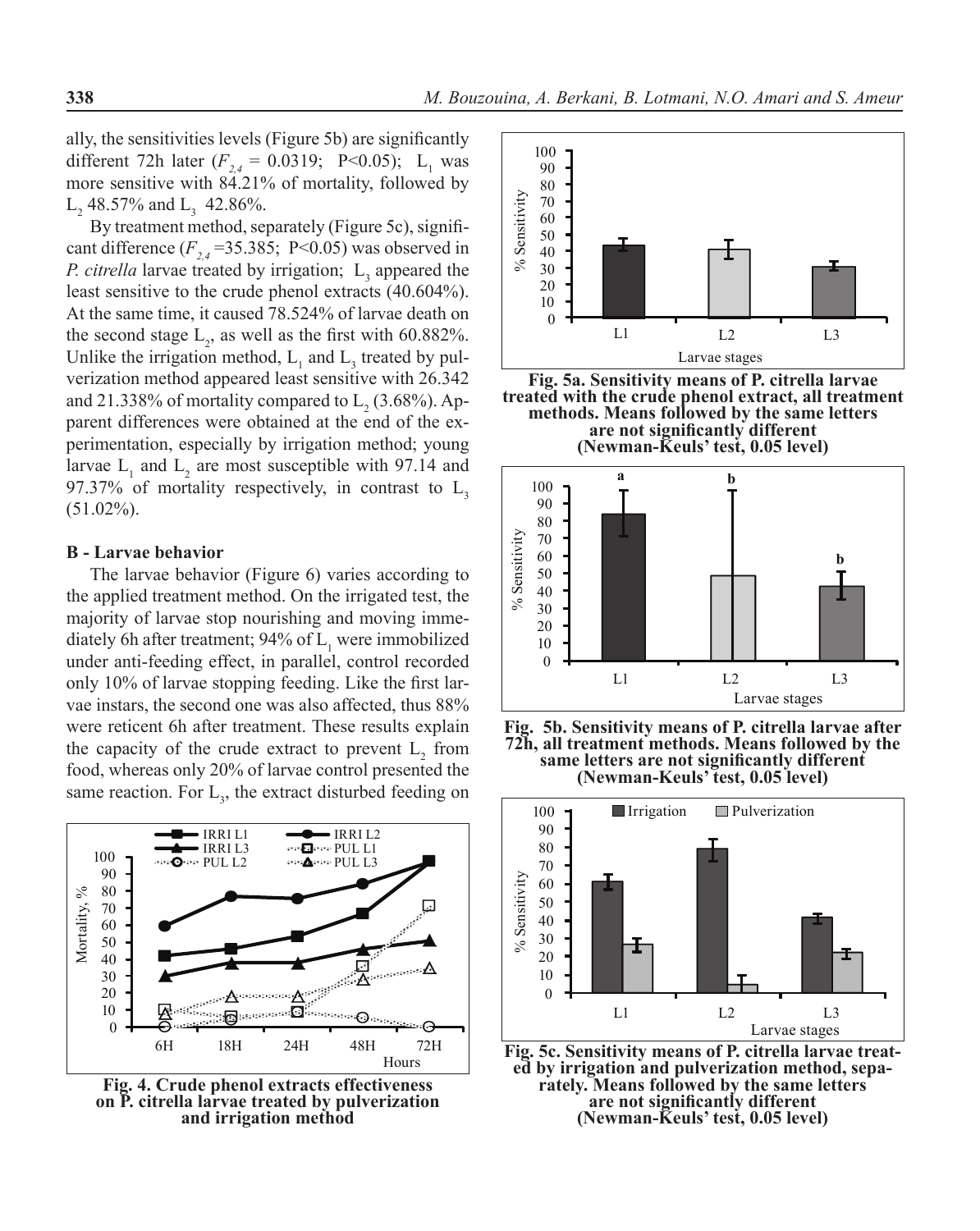only 68% of larvae tested; however, the untreated did not record any action.

Anti-feeding effect is difficult to be distinguished, when the extract was applied by pulverization method, 6h later. The  $L_1$  recorded 46%, value much lower than that obtained by the irrigation method. But no response was detected on the second stage larvae. The inhibited larvae were about 14% on the treated essay and 20% of  $L_2$  on untreated test. The third larvae instars  $(L_3)$  recorded 22%, whereas in the control, no inhibition was observed.

It is important to announce that the impact of the crude phenol extracts was especially related to larvae physiology; a fast evolution of  $L<sub>3</sub>$  treated by irrigation method was observed, compared to control essay those change was not perceptible, the treated test records 6% of alive larvae evolved to the following stage (prepupa). This fact was also observed after 18 and 24h recording 16 and 24% evolved larvae, contrary to control (8 and 16%).

## **Discussion**

Biology (Ba-angood, 1977; Berkani, 2003; Grafton-Cardwell et al., 2008) and control strategies (Boualem et al., 2007; Besheli, 2008) against *Phyllocnistis citrella* are well understood. Nevertheless, so far, few studies covered the subject of citrus resistance towards this insect (Sandhu and Batra, 1978; Bernet et al., 2005). Antibiosis is one of the plants resistance modes to phytophagous insects (Mauricio et al., 1998).



**Fig. 6. Comparative effect of crude phenol extract on the larval feeding, 6h after treatments (for each age separately)**

In this study, the antibiosis effect refers to the effect of total phenol compounds resulting from the extract of *citrus* spring leaves on *P. citrella* larva  $(L_1 - L_2 - L_3)$ .

The results obtained in this experiment depend on the mode of used treatments (pulverization or irrigation). During the first hours, pulverization treatment gave weak mortality due to the slow penetration of phenol compounds, the effect is observed a long time later on. Knapp et al. (1994) report that chemical control by insecticides pulverization against *P. citrella* may be difficult to be achieved because of their slow penetrations; foliar cuticle and rolled leaf margins form obstacles and protect feeding larvae and pupae consequently. On the other hand, irrigation method showed all the effectiveness of *citrus* phenol extracts, generating important mortality, this is explained by leaves capacity to facilitate the rapid transition of the phenol compounds through cribro-vascular beams of stalks, which are dissolved in water, diluted and then quickly consumed with sap by feeding larvae. In *citrus*-growing orchards, with their systemic properties, insecticides showed very satisfactory results, with a short duration of action against *P. citrella* when they were involved with irrigation water (Mansanet et al., 1999). Contrary to the pulverization method, this quick action shows different sensitivities between larvae when they were treated by irrigation. The level of larvae sensitivity seems to be related to their ages; thus, the youngest larvae are most sensitive, and this result confirms their synthetic insecticidal sensitivities (Boulahia et al., 1996).

After detecting phenol compounds, citrus leaf-miner larvae stops nourishing themselves immediately and anti-feeding effects (Muakata, 1975) are very clear on irrigated leaves. Despite this action, the behavior of the third stage  $L_3$  changed; a fast evolution to prepupa stage was noted, indeed, physiologically, those are not nourished (Chermiti et al., 2001).

Phenolic compounds were believed to be the most important plants chemical resistance (Jhonson et al., 2002). This point of view was based on several studies that showed the effect of flavonoides on the herbivorous insects. For examples, they are larval growths inhibitors of *Ostrinia nubilalis* Hubner (Abou-zaid et al., 1993) and *Trichoplusia ni* Hubner (Beninger et al., 2004). In addition, flavonoïdes showed antifeeding activity against *Ctenopsteustis obliquana* (Thoison et al.,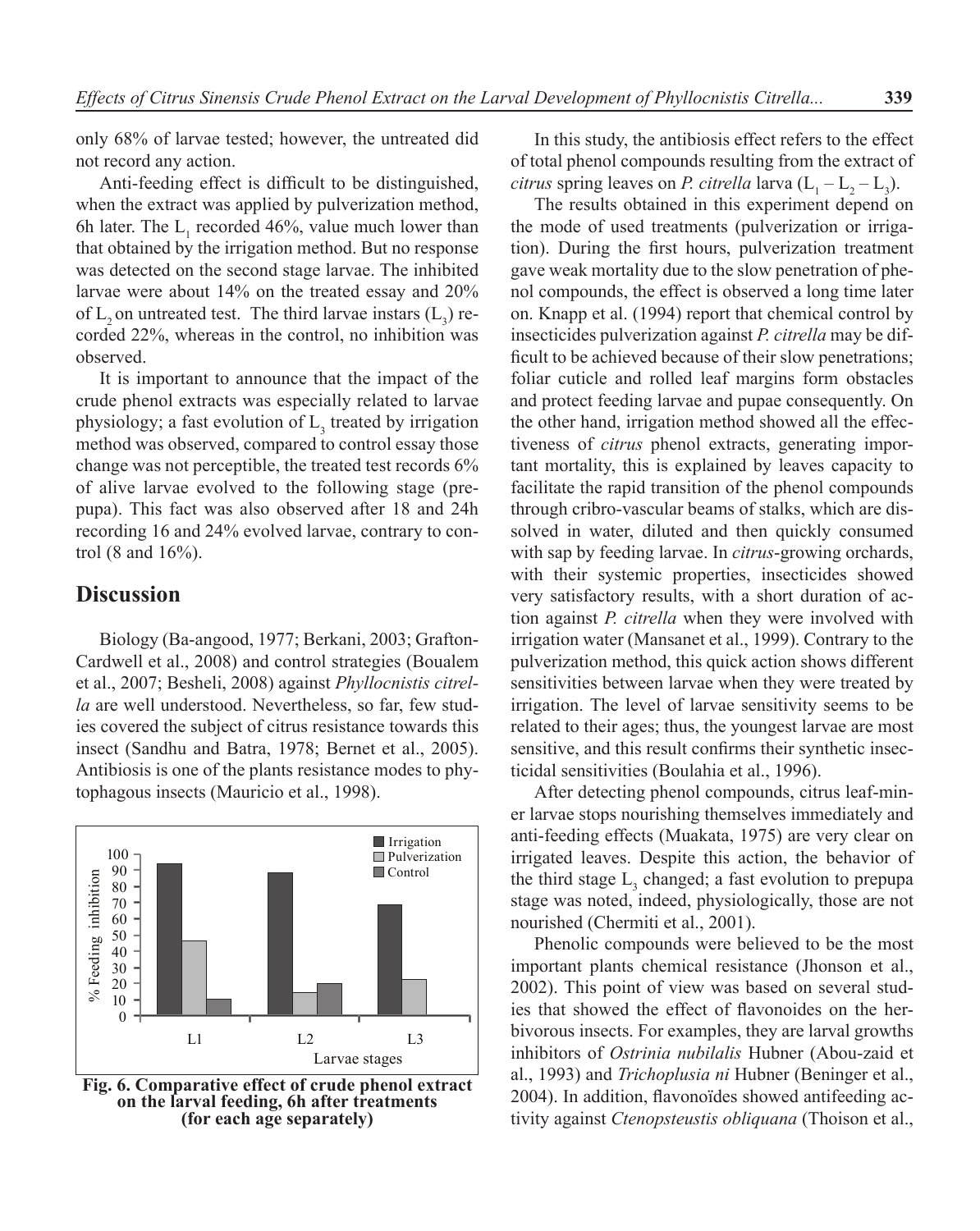2004) and *Melicope subunifoliolata* (Ho et al., 2003). In addition, tannins play a considerable part in plants protection against several lepidopterous larvae (Salminen and Lempa, 2002); its activities reduced growth and feeding of *Helicoverpa armigera* (Hubner) larvae (Chan et al., 1978; Kathuria and Kaushik, 2005).

## **Conclusions**

Substances present in the crude phenol extracts resulting from spring flushes and carried out on mining larvae led certainly a modification value of the sap. The results reported that the rapid cessation of feeding accompanied with a larvicide's effect, especially on larvae treated by irrigating method, should prove a valuable asset for botanical insecticide.

Chemical studies of the phenolics extract are currently in progress to isolate and identify the compounds responsible of these actions on the *citrus* leaf-miner *Phyllocnistis citrella* larvae.

## **References**

- **Abou-Zaid, M. M., C. W. Beninger, J. T. Arnason and C. Nozzolillo,** 1993. The effect of one flavanone, two catechins and four flavanols on mortality and growth of the European corn borer (*Ostrinia nubilalis* Hubner). *Biochemical Systematic and Ecology*, **21**: 415-420.
- **Argov, Y., Y. Rössler and D. Rosen,** 1995. Estado y perspectives el control del minador de las hojas de los cítricos en Israel. *Phytoma*, Espagna, **72**: 146-148.
- **Ba-Angood, S. A. S.,** 1977. A contribution to the biology and occurrence of the Citrus leaf miner, *Phyllocnistis citrella* Staint.(Gracilariidae, Lepid.) in the Sudan. *Zeitschrift für Angewandte Entomologie,* **83**: 106-111.
- **Balachowsky, A. S.,** 1966. Entomologie appliquée à l'agriculture. Lépidoptères, Masson, Paris, Tome II, Vol. 1, 1057 p.
- **Beninger, W. C, M. M. Abou zaid, E. L. A. Kistner, H. R. Halett, J. M. Iqbal, B. Grodzinski and C. J. Hall**, 2004. A flavanone and two phenolic acids from *Chrysanthemum morifolium* with phytotoxic and insect growth regulating activity. *Journal of Chemical Ecology,* **3**: 589-606.
- **Berkani, A.**, 1995. Apparition en Algérie de *Phyllocnistis citrella* Stainton, chenille mineuse nuisible aux agrumes. *Fruits*, **50** : 347-352.

**Berkani, A. and A. Mouatz,** 1996. Observations sur la dynamique des populations de *Phyllocnistis citrella* Stain-

ton (Lepidoptera : Gracillariidae) en Algérie. *Fruits*, **51** : 417-424.

- **Berkani, A.,** 2003**.** Étude morphométrique des stades préimaginaux de *Phyllocnistis citrella* Stainton (Lepidoptera, Gracillariidae) en Algérie. *Fruits*, **58** : 83-88.
- **Bermudez, C. E., B. N. Martinez, V. J. Graziano, A. H. C. Bernal and H. A. Panigua**, 2004. *Phyllocnistis citrella* (Lepidoptéra: Gracillariidae) and its parasitoïds in *Citrus* in Ecuador. *Florida Entomologist*, **87**: 10-17.
- **Bernet, G. P., C. Margaix, J. Jacas, E. A. Carbonell and M. J. Arnis,** 2005. Genetic analysis of citrus leafminer susceptibility. *Theoretical and Applied Genetics,* **110**: 1393-1400.
- **Besheli A. B.,** 2008. Efficacy of *Bacillus thuringiensis*, mineral oils, insecticidal emulsion and insecticidal gel against *Phyllocnisytis citrella* Stainton (Lepidoptera: Gracillariidae). *Plant Protection Sciences*, **44:** 68-73.
- **Boualem, M., C. Villemant and A. Berkani,** 2007. Présence en Algérie de trois nouveaux parasitoïdes (Hymenoptera, Eulophidae) de la Mineuse des agrumes *Phyllocnistis citrella* Stainton (Lepidoptera ; Gracillariidae). *Bulletin de la Société Entomologique, France*, **112**: 381-386.
- **Boulahia, S. K., A. Jerraya and H. Zaidi,** 1996. Essai de traitements chimiques contre la mineuse des agrumes, *Phyllocnistis citrella*. *Fruits*, **51**: 223-228.
- **Chan, B. G., A. C. Waiss and M. Lukefahr,** 1978. Condensed tannin, an antibiotic chemical from *Gossypium hirsitum*. *Journal of Insect Physiology*, **24**: 113-118.
- **Chermiti, C. B., M. Braham, M. Znaidi, H. Gahbiche, B. Messelmani, M. Dali and H. Messelmani,** 2001. Premiers résultats sur l'acclimatation d'*Ageniaspis citricola* Logvinovskaya (Hym., Encyrtidae), parasitoïde spécifique de *Phyllocnistis citrella* Stainton (Lep., Gracillariidae), en Tunisie. Journal of Applied Entomology, **125**: 45-52.
- **Grafton-Cardwell, E., K. E. Godfrey, D. H. Headrick, P. A. Mauk and J. E. Peña**, 2008. *Citrus* Leafminer and *Citrus* Peelminer. ANR8321. ISBN-13:978-1-60107-565-9.
- **Heppner, J. B.**, 1993. *Citrus* leafminer, *Phyllocnistis citrella*  Stainton (Lepidoptera: Gracillariidae: Phyllocnistidae). Flo. Depart. Agric. and consumer Services, Division of Plant Industry, Entomol. Cir. N° 359. May/ Jun, 2p.
- **Ho, H. S., J. Wang, Y. K . Sim, L. C. G. Ee, Z. Imiyabir, F. K. Yap, K. Shaari and S. H. Goh,** 2003. Meliternatin a feeding deterrent and larvicidal polyoxygenated flavone from *Melicope subunifoliata*. *Phytochemistry*. **62**: 1121-1124.
- **Jhonson, W. A., E. M. Snook and R. B. Wiseman,** 2002. Green leaf chemistry of various turfgrasses: Differentiation and resistance to fall armyworm. *Crop Science,*